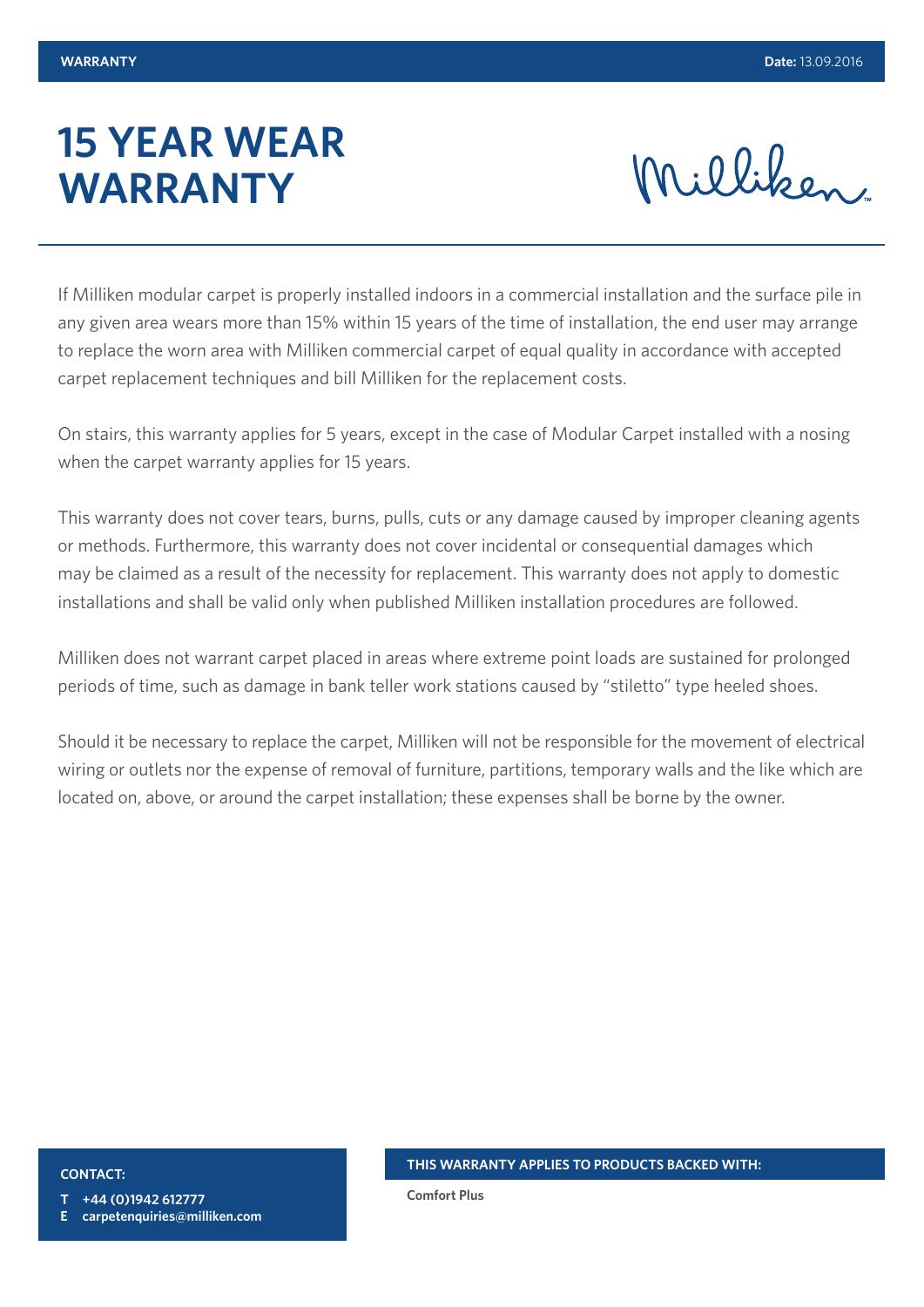### **LIFETIME ANTI-STATIC WARRANTY**

Milliken

Milliken guarantees that Milliken modular carpet, when properly installed and maintained indoors in a commercial installation, will control static shock below 2.0kv, when the relative humidity is no less than 25% and the room temperature is 23 degrees C (measured by BS ISO 6356:2000 (2005) Assessment of Static Electrical Propensity).

Milliken further warrants that when properly installed and maintained, Milliken modular carpet will not disturb electronic office equipment to cause malfunction by induced static charges. This warranty does not apply, of course, to carpet installed in mainframe computer rooms.

Should a problem be caused by static related to carpet performance, or the stated level of carpet performance is not met, Milliken will replace the affected carpet with carpet of equal quality. Should it be necessary to replace the carpet, Milliken will not be responsible for the expense of removal of furniture, partitions, temporary walls, and the like which are located on, above, or around the carpet installation; these expenses shall be borne by the owner.

This warranty does not extend to any other damages: direct, indirect, or consequential, including equipment replacement. Except as set forth herein, Milliken makes no other warranties of fitness for a particular purpose or any other express or implied warranties.

### **CONTACT:**

**T +44 (0)1942 612777**

**E carpetenquiries@milliken.com**